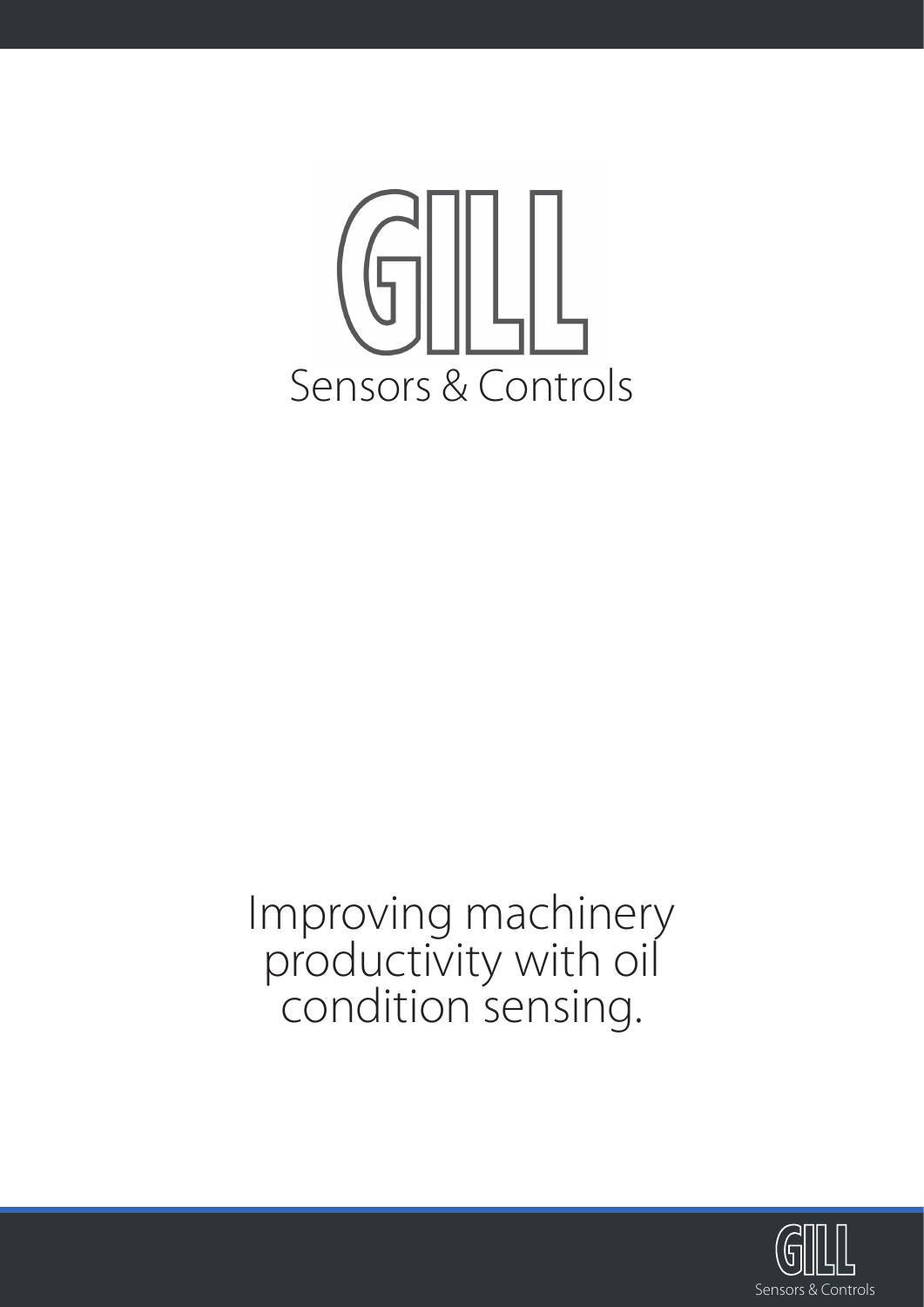

**E** support@gillsc.com

- 
- 



- 1. Introduction
- 2. Costs of maintenance / downtime
- 3. Common causes of bearing failure
- 4. Maintenance strategies
- 5. Benefits of condition monitoring
- 6. Condition monitoring techniques
- 7. Case example
- 8. Development of the oil condition technology
- 9. Conclusion

# Contents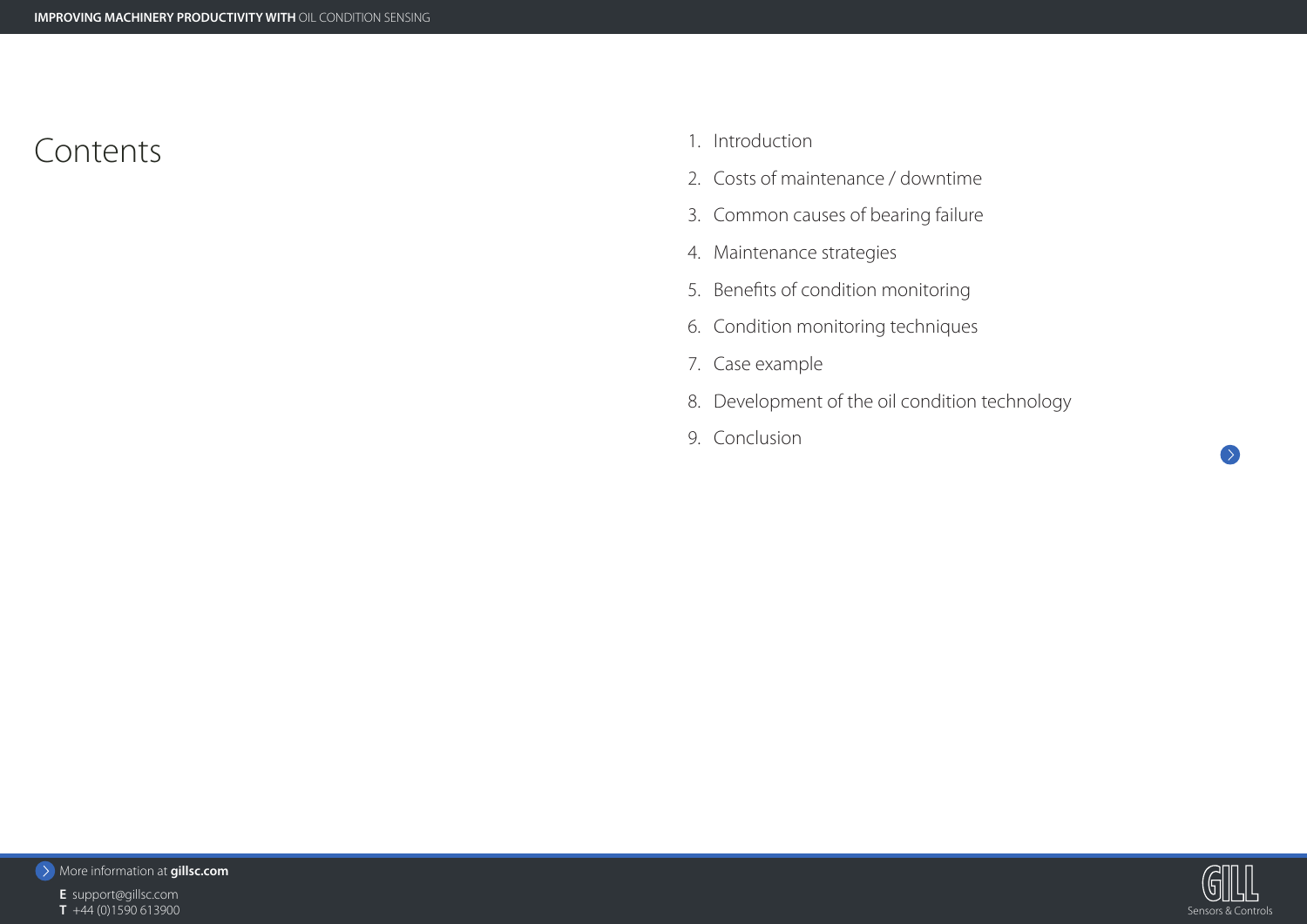# **THE CONDITION STARS AND THE CONDITION SENSING READ FOR DISPONSIVE PRODUCTIVITY WITH OIL CONDITION SENSING**<br> **T** +444 (0)) 1590 61 (3500)<br> **T** +44 (0)) 1590 61 (3500)



More information at **gillsc.com**

**E** support@gillsc.com

# In a competitive global economy, maintaining and improving operational efficiency is<br>an ongoing challenge service engineers and plant managers have to face. Part of this is



**ensuring machinery output is maximised and hours of non-productive and expensive downtime is kept to a minimum.**

Maintenance strategies have been developed with the help of new sensor technologies, whereby machinery health is monitored to optimise service windows or detect early signs of failure.

Machine failure is immediately identifiable by examining oil. A failure progresses with time, microscopic excavation of machine surfaces produce wear debris which enters the oil. If you are working to prevent unscheduled downtime, this is the best place to start.

Oil debris monitoring is one technique which analyses the lubricating oil for metallic particles that guides engineers to the possibility of component breakdown or high wear rates.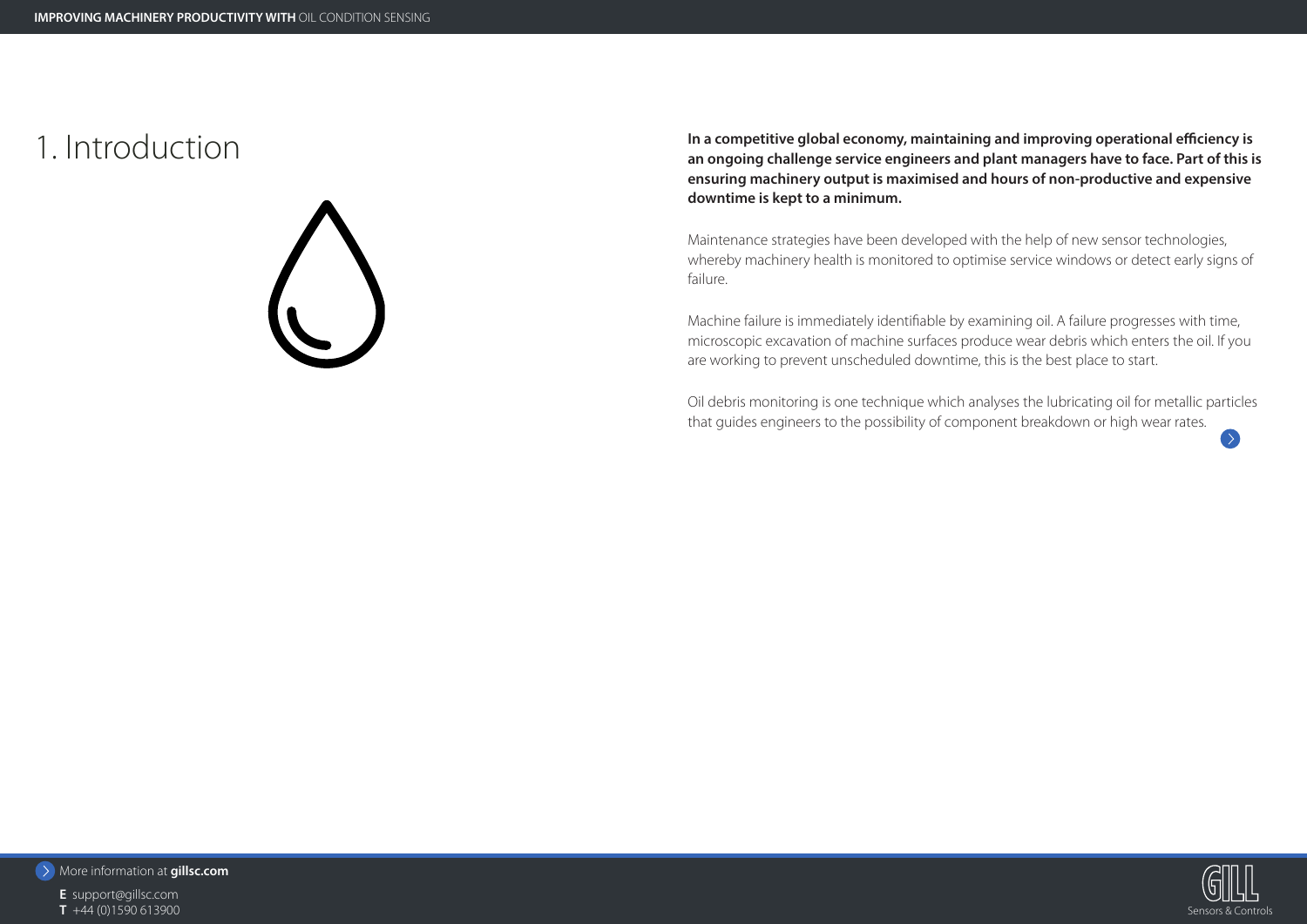

**E** support@gillsc.com





# 2. Costs of maintenance / downtime **Industry analysts estimate that downtime costs at least 5 percent of productive capacity, with many losing as much as 20 percent of their total productivity.**

For example if a food packaging line is running a product at 350 parts per minute, contributing 7 pence each, every minute stopped will cost £24.50. If ten minutes per day were lost this would result in £61,250 and 40 lost hours of product time over the course of a year.

A recent study by Oracle Corporation estimates that equipment downtime can cost large businesses an average of £68,761 per hour. Oracle shows that for a large company, reclaiming just one percent of downtime can be worth as much as £5,059,753 per year, while an average sized company can save £687,616 per year.

Unplanned downtime costs are attributed to the following:

The cost of labour, plus the potential cost of overtime hours to make up for lost output.

 Repair costs, replacement costs or expenses from wasted material which could be even more if the machine produced inaccurate products over time.

 Higher production costs from bottlenecks, products in other stages of the manufacturing process slowed down or halted.

 Costs of temporary fixes until a permanent solution is found -possibly requiring another period of shutdown.

Parts and delivery costs including late delivery charges.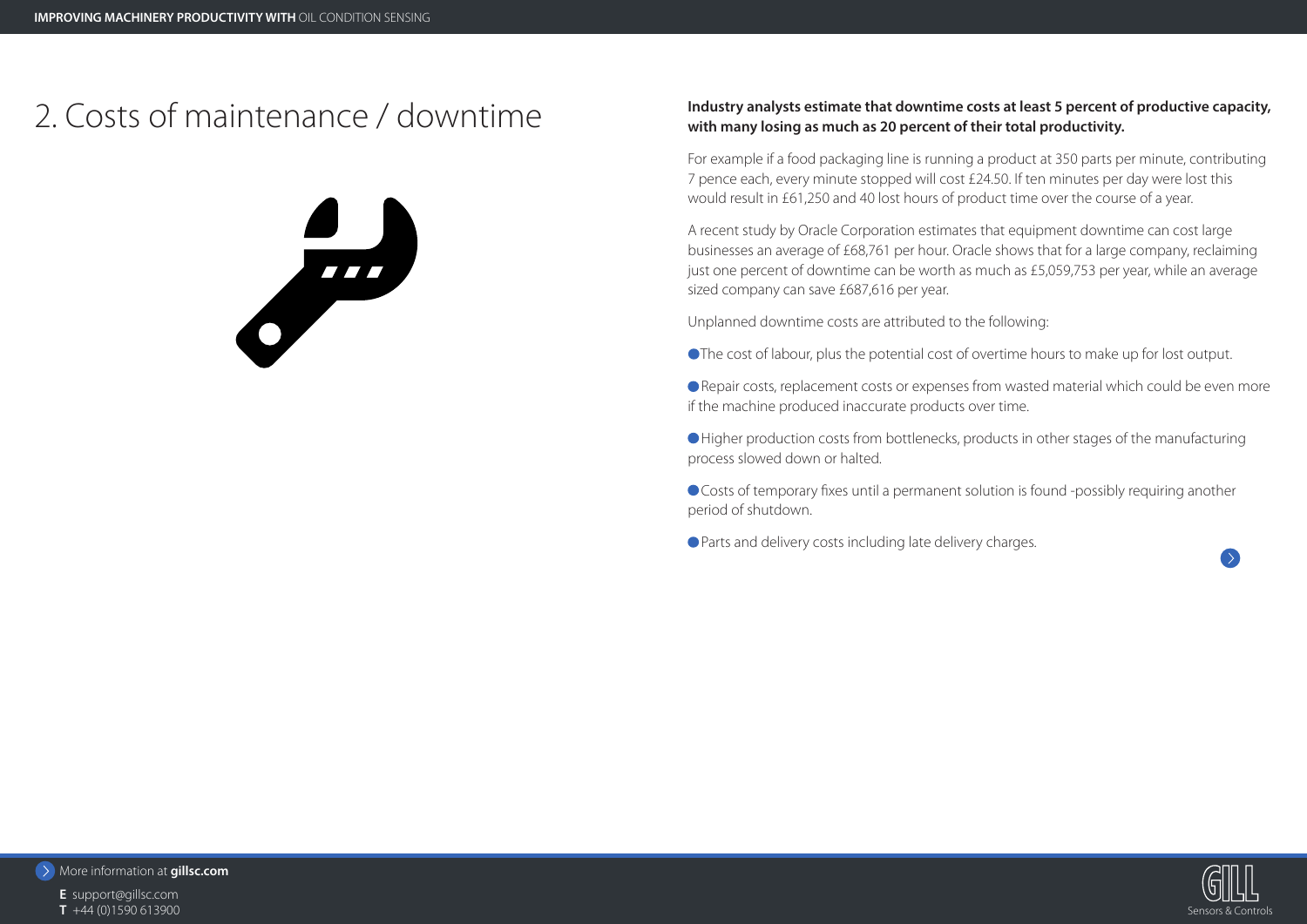

**E** support@gillsc.com

| Inadequate Lubrication         | 34.4% |
|--------------------------------|-------|
| Contamination                  | 19.6% |
| Installation Errors            | 17.7% |
| • Overload                     | 6.9%  |
| Storage & Handling Errors 2.8% |       |





# 3. Common causes of bearing failure<br> **Gearboxes are fundamental in a limitless range of machines and applications. Gearbox** *Searbox**Searbox**searbox**searbox**searbox**searbox**searbox**searbox <b>searbox searbox* **failure can cause complete machinery breakdown, expensive in repairs and lost output.**

There are many ways that gears and bearings can fail and the causes of these failures are varied. Most failures start in a small way without any outward indication.

Whether the starting point for a failure is low oil level, water in oil contamination, oil contamination, overloaded or misaligned components, one of the earliest signs of gearbox problems is physical decay of bearings, gears or shafts. A result of fatigue, corrosion, inadequate lubrication or overload this decay manifests itself by shedding metallic particles into the lubricating oil.

With the aid of condition monitoring tools, plant engineers who are able to identify and analyse the size and quantity of these particles get the earliest notification for an asset inspection.



Source: SKF USA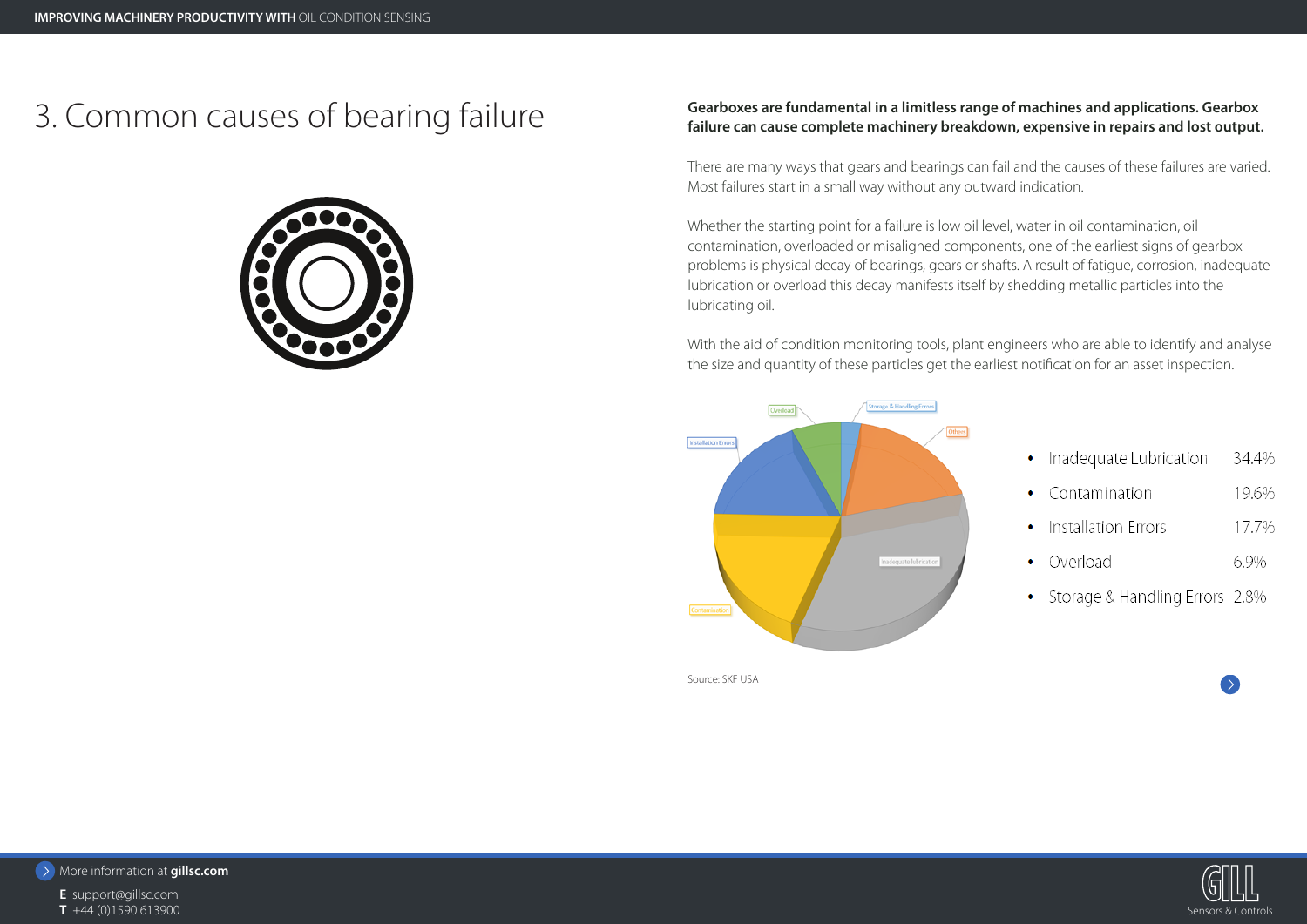

- **E** support@gillsc.com
- 
- 







# 4. Maintenance strategies **The traditional model of maintenance has been a run-to-failure approach where repair**

**and maintenance occured when the piece of equipment fails. The principle drawbacks are the loss of production and revenue, this is because repairs are typically more expensive than if the fault had been repaired before failure occurred.**

Preventative maintenance is a planned programme, where it is carried out at fixed time periods in scheduled maintenance windows, such as regular oil changes. The benefits are that through regular maintenance, breakdowns are less likely and the activity can be scheduled, while reducing non-productive downtime.

- Better risk management and planning
- **O** Defect elimination
- Reduction in the number of non-value adding, intrusive maintenance tasks

Predictive maintenance (PdM) uses sensors and analysis to monitor the health of the machinery, generating alerts when a potential failure is detected. This provides the Engineer with the insight to carry out maintenance only when it is required, but with enough warning that machine failure is prevented. It also means that components or oil are only being changed when required. Therefore PdM gives the double benefit of reducing downtime and keeping maintenance costs low.

Oil debris condition monitoring is one of the techniques that can be used to support a PdM strategy.

# **The key benefits of condition monitoring as part of a predictive maintenance programme are;**

 Increased reliability and availability, providing higher production rates without significant capital investment.

# 5. Benefits of condition monitoring

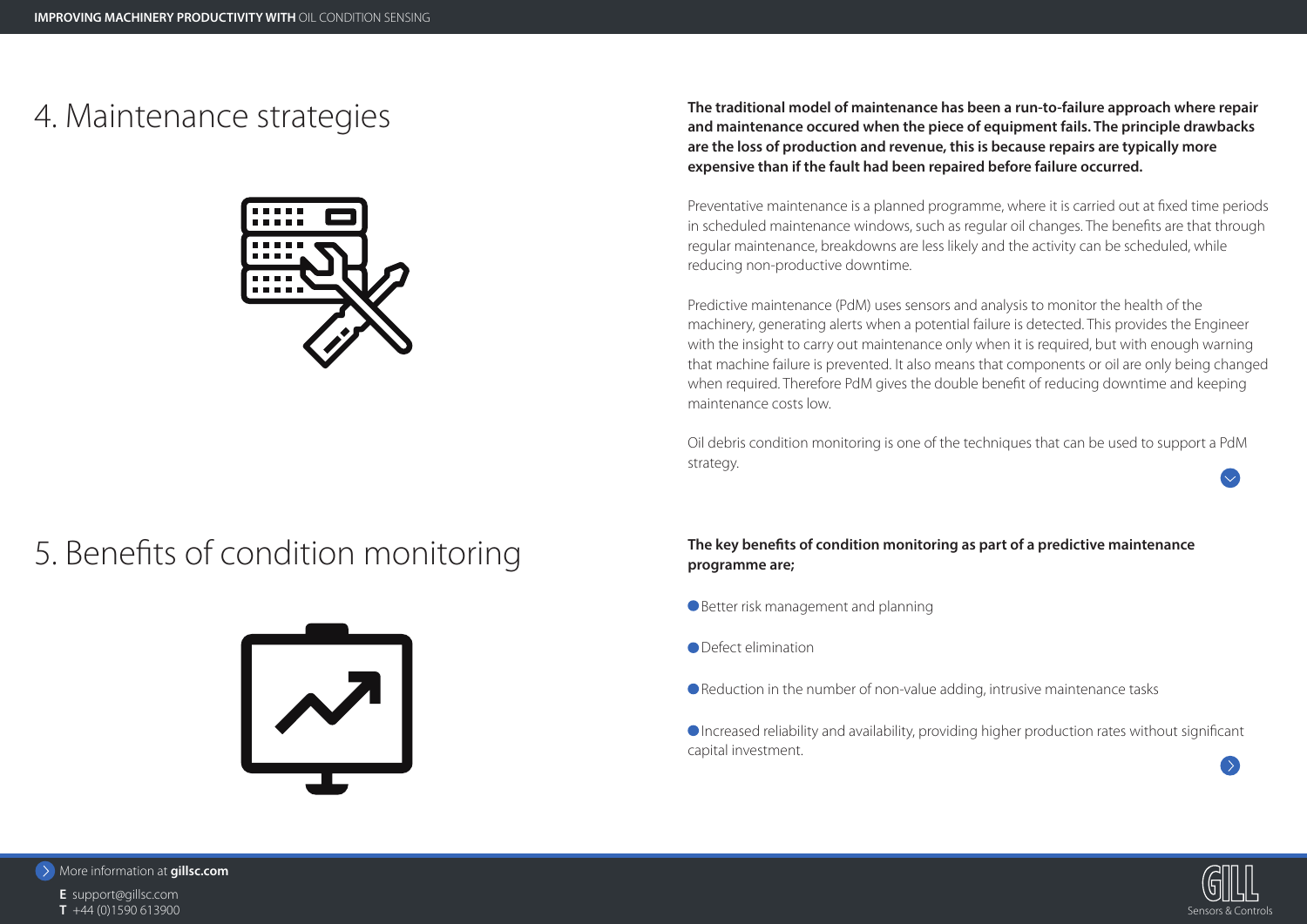

**E** support@gillsc.com

- 
- 



# 6. Condition monitoring techniques **The development of advanced PdM strategies has been facilitated by new sensing technologies becoming available.**

Traditionally, techniques such as laboratory oil analysis have formed a part of machinery conditioning monitoring programmes. Although these techniques provide different advantages, the time frames when they are undertaken can be longer than it takes for a fault to develop. Emerging sensor technologies provide continuous, real-time monitoring providing a sufficient time for remediation to be carried out before a failure event.

There are a number of parameters that can be used to measure machinery condition. Vibration is a very common technique as it can be used across all moving machinery; in particular electric motors.

Oil quality can be determined through viscosity or the acid number, indicating oxidation. Simpler measurements such as temperature and changes in sound emission are also used. Water in oil can be detected through dielectric measurement and lubricant levels through a level sensor.

Debris in oil is another effective measure of condition. The key advantage of this technique is it detects the start of a problem directly by catching the evidence of failure before the effects that other condition monitoring techniques measure, thereby giving the earliest warning. For example, if a bearing starts to fail, small amounts of debris will disperse into the oil and will quickly be picked up by the sensor. It will often need the failure to develop significantly before it will begin to cause vibration from which a vibration sensor will be able to indicate a problem. The ability to analyse the debris can also provide guidance to the source and cause of the developing problem.

The most appropriate criteria will be determined by each application, but may require more than one sensor to provide comprehensive data. The more parameters measured, the better the effectiveness of PdM.

Oil debris sensors are complimentary with other condition monitoring sensors, such as vibration or oil quality, to form a clearer picture of machinery health.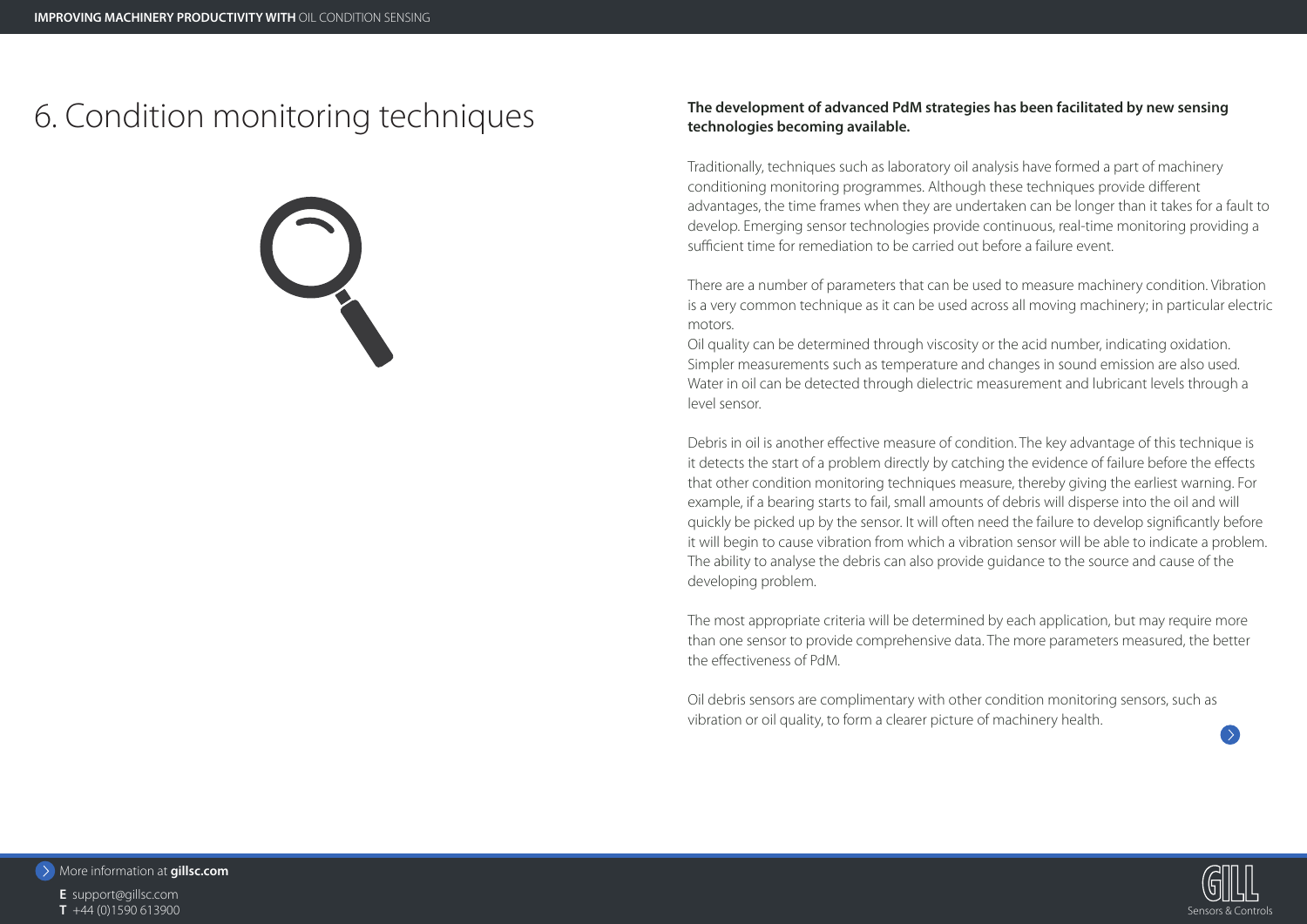

- **E** support@gillsc.com
- 
- 



# 7. Case example **Research conducted at Monash University in Melbourne, Australia, induced failure in gearboxes including misalignment, oil contamination, tooth fracture and others, under controlled conditions.**

The gearboxes were monitored using vibration and oil analysis (ferrous density) during progression of the failure. The researchers concluded that, on average, oil analysis provided 15 times earlier detection of upcoming failure compared to vibration analysis. In the case of tooth fracture, however, vibration provided an alarm before oil analysis. They concluded that both are companion technologies for the best early detection results.

# **Gill have identified that combining debris monitoring with additional parameters (water-in oil contamination, oil presence or temperature indication) in one sensor would provide engineers with enormous benefits over other monitoring techniques.**

Plants would have the potential to accurately monitor data on some of the most common causes of machinery downtime, either independently or in combination with other techniques. Furthermore capturing the earliest warning sign of problems inevitably prevents the costs of damage and repair before expensive unplanned downtime occurs – making large savings.

Because the sensor is monitoring continuously it offers the maximum Failure Developing Period (FDP) between when it is possible to detect a failure until a breakdown occurs. The FDP varies depending on application and type of failure, but typically the sensor could provide between 1 – 12 weeks' notice of a breakdown occurring.

Gill has developed a programmable inductive condition monitoring sensor to help plant managers achieve the above as part of a PdM strategy.

A powerful magnet in the end of the sensor captures particles from the oil for measurement and retains them preventing further damage.

Installation costs are an important factor in the overall cost-of-ownership; making equipment easy to fit on installed machinery is another key consideration. The sensor probe is designed to fit a drain plug aperture, with the processing electronics separated to make the probe compact and keep the electronics away from any local high temperature locations, improving reliability.

# 8. Development of the oil condition technology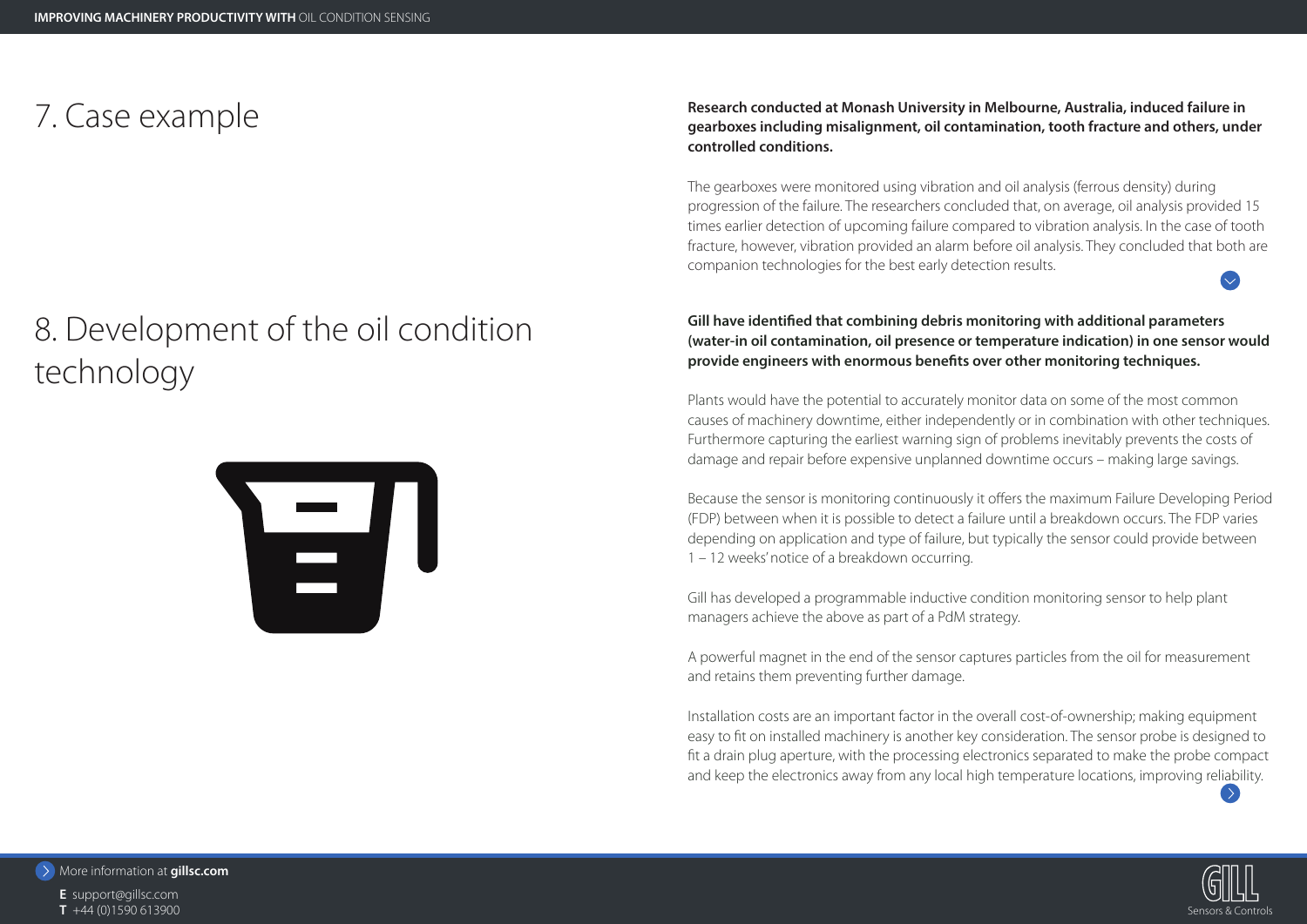

**E** support@gillsc.com



# 9. Conclusion **Predictive maintenance has three main objectives;**

Minimising the time the equipment is being maintained

- Minimising the production hours lost to maintenance
- Minimising the cost of spare parts and supplies

To achieve these targets, equipment needs to be monitored in real time for the maintenance and failure characteristics appropriate for that particular asset reflecting its critical operational function.

An oil debris sensor that monitors some of the primary causes of gearbox and transmission failure provides maintenance engineers with a technique which realises the benefits of a predictive maintenance programme. Monitoring technologies such as particle counters give an absolute measure of every particle in the oil, but the cost of purchase and installation are prohibitively high and rely on filtration to remove debris from the oil flow.

Particle counters provide a comprehensive picture of debris in oil, but their cost and ROI restricts them to the largest, most critical equipment. The Gill oil debris sensors' lower cost of ownership makes it available to a wider range of machinery applications.

Incorporating the Gill oil debris sensor into machinery individually or alongside complimentary monitoring technologies provides engineers with an additional, cost-effective, tool to drive improvements in machinery productivity while reducing the costs of manual maintenance.

### **References:**

PTC [Online] - IoT Slashes Downtime with Predictive Maintenance Manufacturing Net [Online] - Power Quality Problems Plague Manufacturing's Push For Productivity WSJ -[online] - How Manufacturers Achieve Top Quartile Performance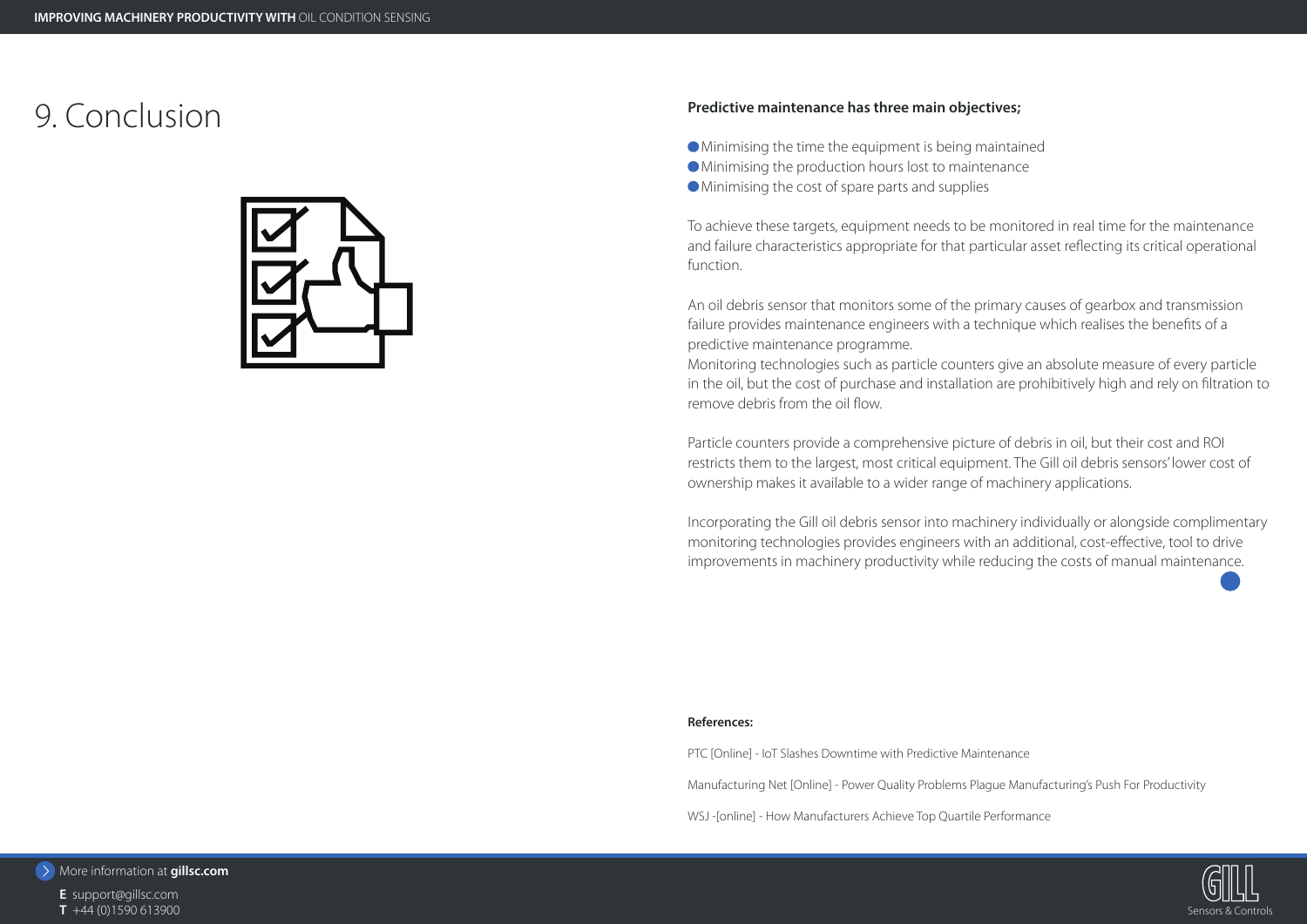

**E** support@gillsc.com<br>**T** +44 (0)1590 613900